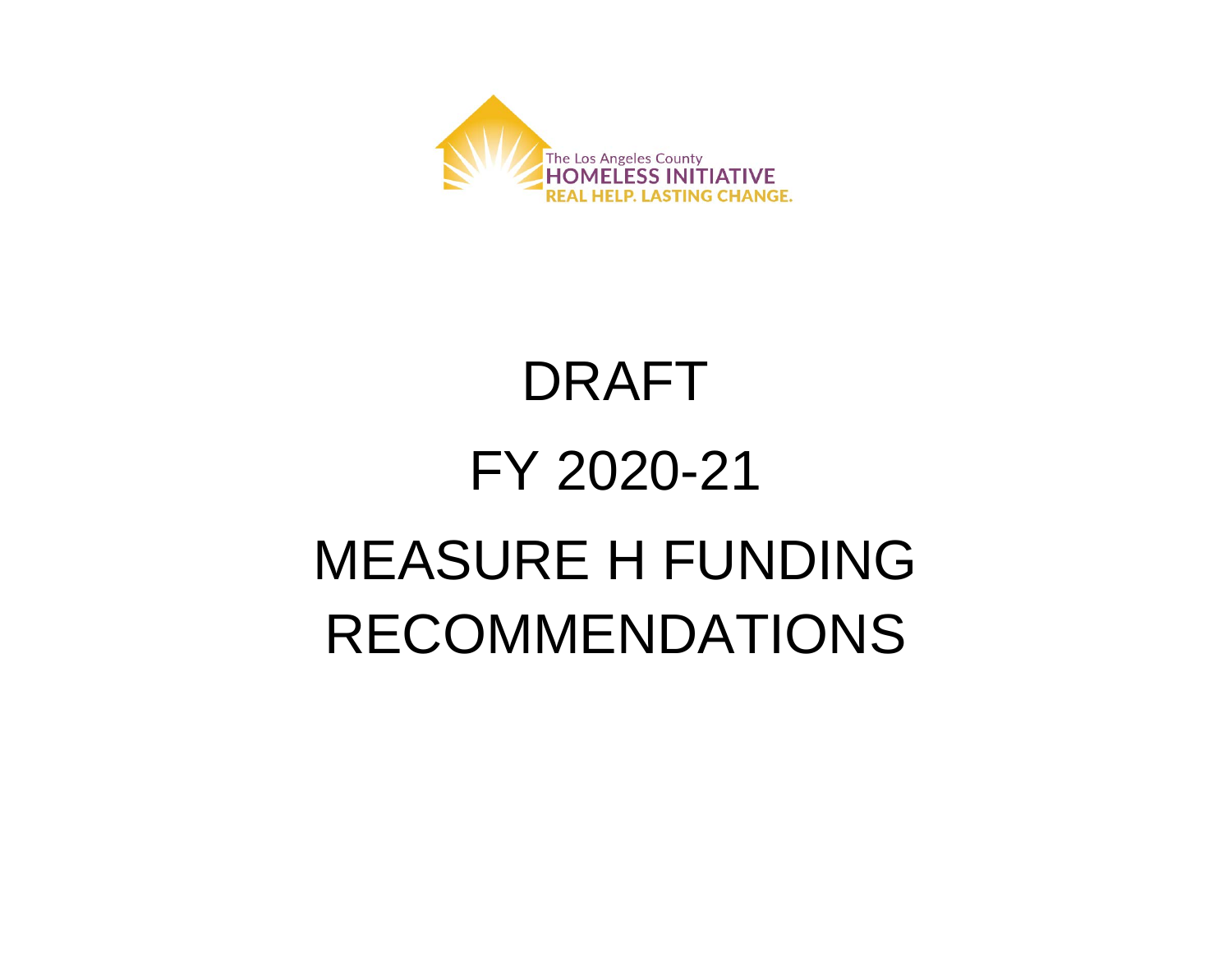## **INTRODUCTION**

As directed by the Board of Supervisors, the County Homeless Initiative team, Los Angeles Homeless Services Authority (LAHSA), and lead County departments for each strategy funded through Measure H have developed the enclosed draft FY 2020-21 Measure H funding recommendations for your review and comment.

These recommendations come in the midst of a global pandemic and ensuing economic downturn. Measure H revenue is projected to drop by \$70.8 million (17%) in FY 2020-21. Given this direct and significant impact of the COVID-19-induced recession on projected Measure H revenue, the County and its partners have sought creative solutions to sustain our essential homeless services programming These solutions include;

- Tapping alternative departmental funding, where available
- Shifting into FY 2020-21 the portion of State Homeless Housing Assistance Program (HHAP) funding allocated to the County and originally budgeted for FY 2021-22
- Deploying some LAHSA HHAP funding for Strategy E7 Strengthening the Coordinated Entry System
- Postponing several major curtailments until November 1, 2020, with the goal of averting those curtailments through the use of CARES Act Emergency Solutions Grant (ESG-CV) funding allocated to the County and the Cities of Los Angeles, Long Beach, El Monte, Pomona, Glendale, and Pasadena.

The following pages include the draft FY 2020-21 funding recommendation for each strategy, both for Measure H and any alternative funding which will help offset the reduction in Measure H funding due to COVID-19.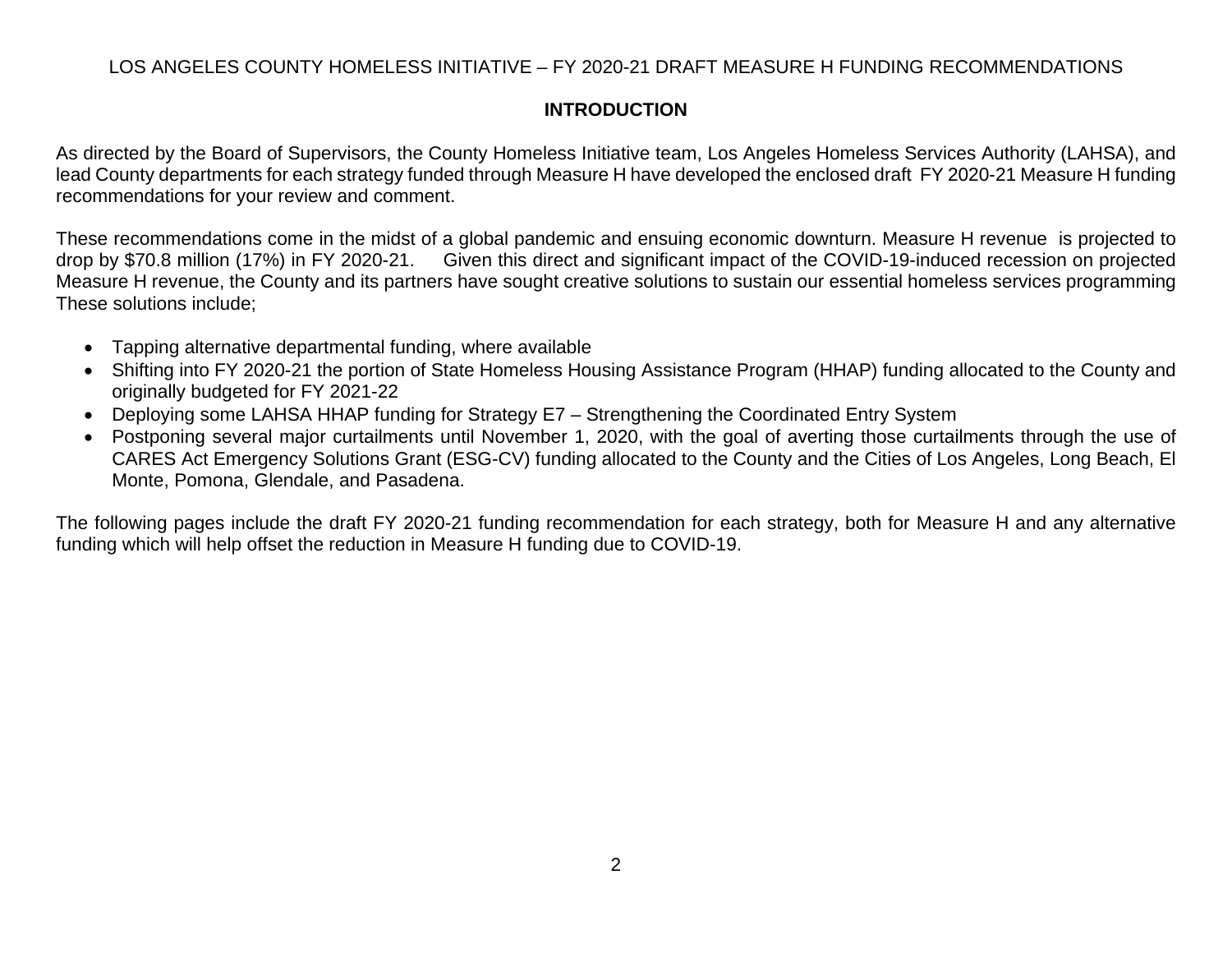## **PUBLIC ENGAGEMENT OPPORTUNITIES**

We welcome your participation in any or all of the following public engagement opportunities regarding these draft funding recommendations. In addition to the opportunities listed below, the Homeless Initiative hosted eight policy summits and, in partnership with the Los Angeles Homeless Services Authority (LAHSA), eight community input sessions. You can read the reports from both the policy summits and community input sessions on the **HI website.** Further, electronic public comments received between September 27, 2019 and November 30, 2019 are also posted on the [website.](https://homeless.lacounty.gov/wp-content/uploads/2020/02/Public-Comments-with-Table-of-Contents-and-Cover-Page_2.25.20_w_headers.pdf)

#### Submission of Electronic Comments: **June 26 – July 15, 2020 at 5pm**

Public comments can be submitted via this [link.](https://forms.gle/bkVHpY2whYVmh8UQ6)

#### Community Webinar: **July 1, 2020 at 1:30pm**

Register to participate in the Community Webinar, where County department and agency leads will explain the Draft Funding Recommendations for each of the strategies eligible to receive Measure H funding. Participants will have the opportunity to ask questions electronically during the webinar. Community members can register via this [link.](https://register.gotowebinar.com/register/8260837975508850958)

#### **Virtual Public Meeting: July 8, 2020, 2-5pm**

This is the opportunity for community members and stakeholders to provide verbal comments on the Draft Measure H Funding Recommendations for FY 2020-21. County department and agency leads will be present to listen to the comments. Community members can join the virtual public meeting **by calling: 1-877-226-8215. Please enter access code: 2319059#.**

Broad and deep collaboration has been the defining characteristic of the Homeless Initiative since its inception in August 2015. We very much look forward to your contribution to this process, which will culminate in consideration by the Board of Supervisors on September 15, 2020 of final Measure H funding recommendations for FY 2020-21.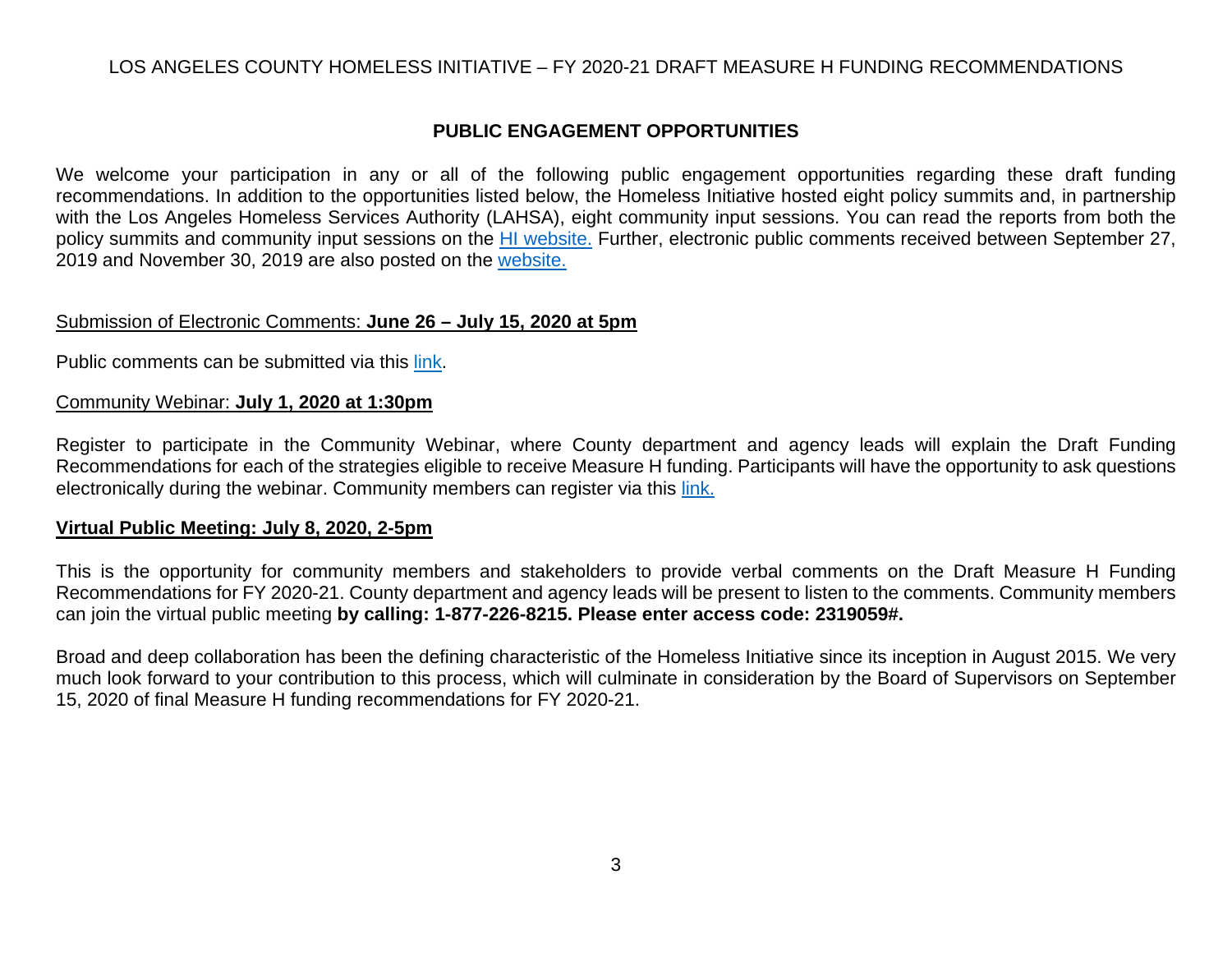|                                                                                                                                     | FY19-20<br><b>MEASURE H</b><br><b>ALLOCATION</b> | FY20-21                                           | <b>FUNDING FROM</b><br><b>OTHER SOURCES TO</b>                 |                                                                                                                                                                                                                                                                                                                                                                                                                                                                                                                                                                                                                                                                                                                                                                                                                                                         |
|-------------------------------------------------------------------------------------------------------------------------------------|--------------------------------------------------|---------------------------------------------------|----------------------------------------------------------------|---------------------------------------------------------------------------------------------------------------------------------------------------------------------------------------------------------------------------------------------------------------------------------------------------------------------------------------------------------------------------------------------------------------------------------------------------------------------------------------------------------------------------------------------------------------------------------------------------------------------------------------------------------------------------------------------------------------------------------------------------------------------------------------------------------------------------------------------------------|
| <b>STRATEGY</b>                                                                                                                     | (APPROVED MAY<br>2019)                           | <b>MEASURE H FUNDING</b><br><b>RECOMMENDATION</b> | <b>SUPPLEMENT</b><br><b>MEASURE H</b>                          | <b>EXPLANATION FOR VARIANCE FROM FY19-20</b>                                                                                                                                                                                                                                                                                                                                                                                                                                                                                                                                                                                                                                                                                                                                                                                                            |
| A1 - LAHSA<br><b>Homeless Prevention</b><br>Program for Families                                                                    | \$11,500,000                                     | \$3,833,000<br>(July - October)                   | ESG-CV - Amount to be<br>determined                            | Strategy will be funded for the first four months of the FY with Measure H. For November 2020 - June<br>2021, the County will allocate CARES Act ESG funding to sustain this strategy at the FY 19-20 funding<br>level in the unincorporated areas and 82 cities for which the County receives ESG funding. The County<br>will collaborate with the 6 cities that receive their own ESG funding (Los Angeles, Long Beach, Pomona,<br>El Monte, Pasadena, and Glendale) with the goal of using ESG funding to sustain this strategy<br>countywide.                                                                                                                                                                                                                                                                                                       |
| A1 - DCFS<br><b>Homeless Prevention</b><br>Program for Families                                                                     |                                                  | \$500,000                                         | N/A                                                            | In FY19-20, the CEO was allocated \$1,500,000 to support the utilization of mainstream County systems<br>to prevent homelessness among families; this funding was not utilized in FY 19-20. On May 21, 2020,<br>the CEO submitted the Mainstream Systems Homelessness Prevention Action Plan to the Board of<br>Supervisors, which included one recommendation involving families:<br>\$500,000 for the Prevention<br>and Aftercare Program for a pilot to assist families who are referred to DCFS, do not have an open<br>DCFS case, and have unstable housing.                                                                                                                                                                                                                                                                                       |
| A5 - LAHSA<br><b>Homeless Prevention</b><br>Program for Individuals                                                                 | \$11,500,000                                     | \$3,833,000<br>(July - October)                   | ESG-CV - Amount to be<br>determined                            | Strategy will be funded for the first four months of the FY with Measure H. For November 2020 - June<br>2021, the County will allocate CARES Act ESG funding to sustain this strategy at the FY 19-20 funding<br>level in the unincorporated areas and 82 cities for which the County receives ESG funding. The County<br>will collaborate with the 6 cities that receive their own ESG funding (Los Angeles, Long Beach, Pomona,<br>El Monte, Pasadena, and Glendale) with the goal of using ESG funding to sustain this strategy.                                                                                                                                                                                                                                                                                                                     |
| $A5 - DHS$<br>Homeless Prevention<br>Program for Individuals<br>A5-DCFS<br><b>Homeless Prevention</b><br>Program for<br>Individuals |                                                  | \$1,500,000<br>\$300,000                          | N/A                                                            | In FY19-20, the CEO was allocated \$1,500,000 to support the utilization of mainstream County systems<br>to prevent homelessness among individuals; this funding was not utilized in FY 19-20. On May 21,<br>2020, the CEO submitted the Mainstream Systems Homelessness Prevention Action Plan to the Board<br>of Supervisors, which included two recommendations involving individuals for which funding is required:<br>(1) a new Homelessness Prevention Unit in DHS focused on County single adult clients at the greatest<br>risk of becoming homeless as identified by the California Policy Lab through the use of predictive<br>analytics (\$1.5 million needed for October 2020 - June 2021); and (2) \$300,000 for transition age youth<br>who need additional services to take advance of the Supervised Independent Living Program (SILP). |
| B1 - DPSS<br>Provide Subsidized<br>Housing to Homeless<br>Disabled Individuals<br>Pursuing SSI                                      | \$5,138,000                                      | \$0                                               | \$5,138,000 in one-time<br>funding available to<br><b>DPSS</b> | Reduction to Measure H funding to be backfilled with one-time funding available to DPSS.                                                                                                                                                                                                                                                                                                                                                                                                                                                                                                                                                                                                                                                                                                                                                                |
| <b>B3 - LAHSA</b><br>Expand Rapid Re-<br>Housing                                                                                    | \$78,200,000                                     | \$81,150,000                                      | \$9,550,000 in HHAP<br>funding                                 | In September 2019, the Board of Supervisors approved a one-time \$30 million increase in rapid<br>rehousing for families, which can also be used for interim housing for families as part of Strategy B3.<br>This recommended funding level reflects maintaining half of that one-time increase in FY 20-21, while<br>other changes are implemented in the Coordinated Entry System for Families.                                                                                                                                                                                                                                                                                                                                                                                                                                                       |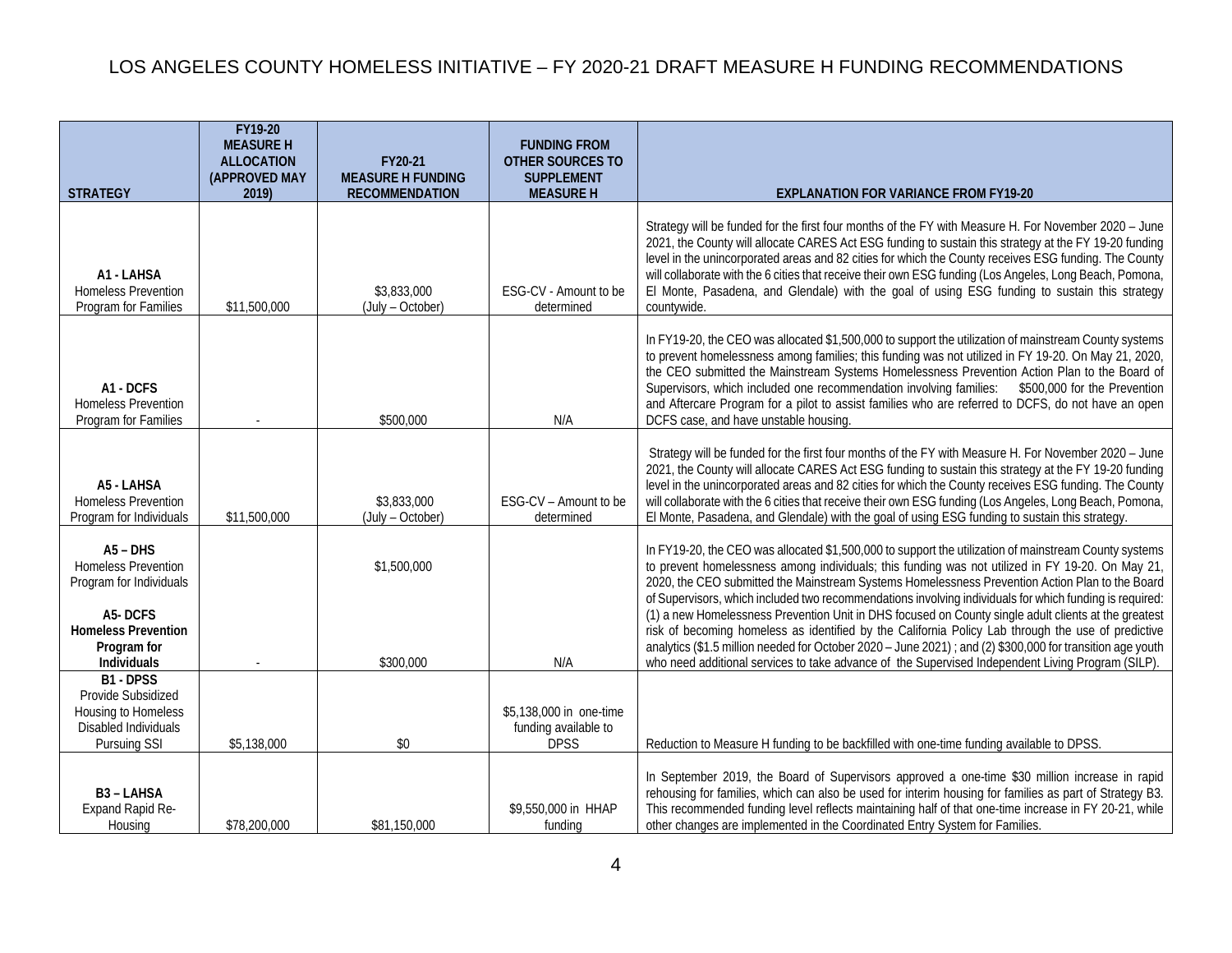| <b>STRATEGY</b>                                                                                                                    | FY19-20<br><b>MEASURE H</b><br><b>ALLOCATION</b><br>(APPROVED MAY<br>2019) | FY20-21<br><b>MEASURE H FUNDING</b><br><b>RECOMMENDATION</b> | <b>FUNDING FROM</b><br><b>OTHER SOURCES TO</b><br><b>SUPPLEMENT</b><br><b>MEASURE H</b>                                    | <b>EXPLANATION FOR VARIANCE FROM FY19-20</b>                                                                                                                                                                                                                                                                                                                                                                                                                                                                                                                                                 |
|------------------------------------------------------------------------------------------------------------------------------------|----------------------------------------------------------------------------|--------------------------------------------------------------|----------------------------------------------------------------------------------------------------------------------------|----------------------------------------------------------------------------------------------------------------------------------------------------------------------------------------------------------------------------------------------------------------------------------------------------------------------------------------------------------------------------------------------------------------------------------------------------------------------------------------------------------------------------------------------------------------------------------------------|
| B <sub>3</sub> - DHS<br>Expand Rapid Re-<br>Housing                                                                                | \$7,205,000                                                                | \$150,000                                                    | N/A                                                                                                                        | Elimination of almost all DHS funding reflects sunsetting of DHS' Rapid Rehousing program and transfer<br>of remaining clients to LAHSA.                                                                                                                                                                                                                                                                                                                                                                                                                                                     |
| <b>B4 - LACDA</b><br>Facilitate Utilization of<br><b>Federal Housing</b><br>Subsidies                                              | \$14,189,000                                                               | \$4,730,000<br>(July - October)                              | Measure H funding<br>based on use of ESG-CV<br>funding to offset Measure<br>H funding for other<br>strategies - Amount TBD | Strategy will be funded from July - October with Measure H. For November 2020 - June 2021, the<br>County will allocate CARES Act ESG funding to free-up Measure H funding to sustain this strategy at<br>the FY 19-20 funding level in the unincorporated areas and 82 cities for which the County receives ESG<br>funding. The County will collaborate with the 6 cities that receive their own ESG funding (Los Angeles,<br>Long Beach, Pomona, El Monte, Pasadena, and Glendale) with the goal of using ESG funding to free-<br>up Measure H funding to sustain this strategy countywide. |
| <b>B6-DCFS</b><br><b>Family Reunification</b><br><b>Housing Subsidies</b>                                                          | \$1,468,000                                                                | \$0                                                          | Potential reinvestment of<br>DCFS savings                                                                                  | DCFS may be able to sustain funding for this strategy by reinvesting savings generated by this strategy.                                                                                                                                                                                                                                                                                                                                                                                                                                                                                     |
| B7 - DHS<br>Interim/Bridge Housing<br>for those Exiting<br>Institutions                                                            | \$21,878,000                                                               | \$21,878,000                                                 | N/A                                                                                                                        | No change                                                                                                                                                                                                                                                                                                                                                                                                                                                                                                                                                                                    |
| B7 - DMH<br>Interim/Bridge Housing<br>for those Exiting<br>Institutions                                                            | \$72,000                                                                   | \$72,000                                                     | N/A                                                                                                                        | No change                                                                                                                                                                                                                                                                                                                                                                                                                                                                                                                                                                                    |
| B7 - DPH<br>Interim/Bridge Housing<br>for those Exiting<br>Institutions                                                            | \$6,683,000                                                                | \$9,415,000                                                  | N/A                                                                                                                        | Increase in bed rate results in increase in cost to maintain current beds.                                                                                                                                                                                                                                                                                                                                                                                                                                                                                                                   |
| <b>B7 - LAHSA</b><br>Interim/Bridge Housing<br>for those Exiting<br>Institutions                                                   | \$4,627,000                                                                | \$4,627,000                                                  | N/A                                                                                                                        | No change                                                                                                                                                                                                                                                                                                                                                                                                                                                                                                                                                                                    |
| C4/5/6 - DHS/DPSS<br>Countywide Supplemental<br>Security/Social Security<br>Disability Income and<br>Veterans Benefits<br>Advocacy | \$11,051,000                                                               | DHS: \$3,951,000<br>DPSS: \$4,600,000                        | <b>None</b>                                                                                                                | Reduced funding due to increased efficiency from centralization of certain functions, with no reduction<br>in services.                                                                                                                                                                                                                                                                                                                                                                                                                                                                      |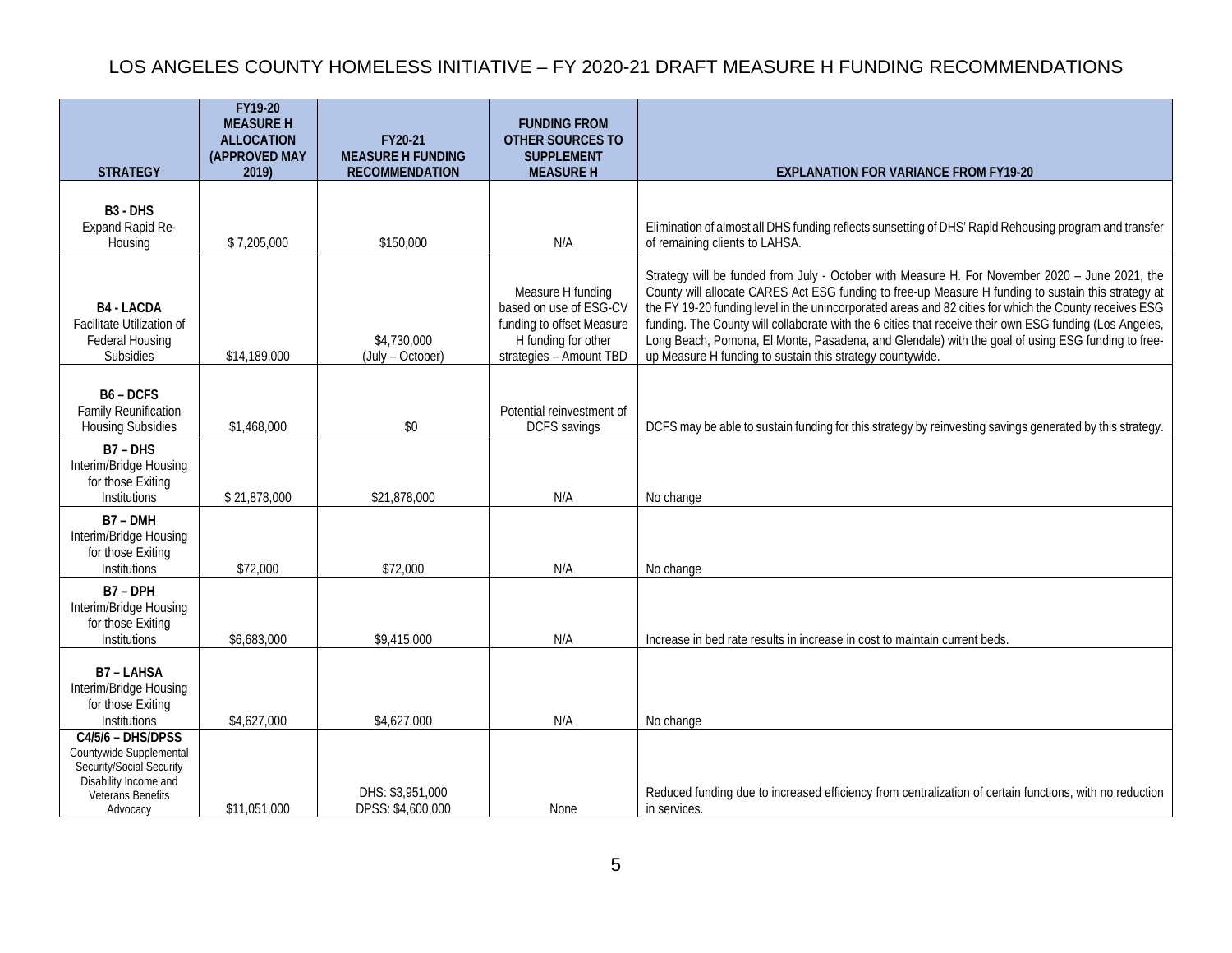| <b>STRATEGY</b>                                                                                                                         | FY19-20<br><b>MEASURE H</b><br><b>ALLOCATION</b><br>(APPROVED MAY<br>2019) | FY20-21<br><b>MEASURE H FUNDING</b><br><b>RECOMMENDATION</b> | <b>FUNDING FROM</b><br><b>OTHER SOURCES TO</b><br><b>SUPPLEMENT</b><br><b>MEASURE H</b>                                                         | <b>EXPLANATION FOR VARIANCE FROM FY19-20</b>                                                                                                                                                                                                                                                                                                                                                                                                                                                                                                                                                                                                                                                                                                                                                                                                                                                |
|-----------------------------------------------------------------------------------------------------------------------------------------|----------------------------------------------------------------------------|--------------------------------------------------------------|-------------------------------------------------------------------------------------------------------------------------------------------------|---------------------------------------------------------------------------------------------------------------------------------------------------------------------------------------------------------------------------------------------------------------------------------------------------------------------------------------------------------------------------------------------------------------------------------------------------------------------------------------------------------------------------------------------------------------------------------------------------------------------------------------------------------------------------------------------------------------------------------------------------------------------------------------------------------------------------------------------------------------------------------------------|
| C4/5/6 - DMH<br>Countywide<br>Supplemental<br>Security/Social Security<br>Disability Income and<br><b>Veterans Benefits</b><br>Advocacy | \$1,101,000                                                                | \$1,101,000                                                  | N/A                                                                                                                                             | No change                                                                                                                                                                                                                                                                                                                                                                                                                                                                                                                                                                                                                                                                                                                                                                                                                                                                                   |
| C7-WDACS/CEO<br>Increase Employment<br>for Homeless Adults                                                                              | \$14,300,000                                                               | \$3,767,000<br>(July-October)                                | Measure H funding<br>based on use of ESG-CV<br>funding to offset Measure<br>H funding for other<br>strategies - Amount TBD<br>Measure H funding | The LA:RISE program will be funded from July - October with Measure H. For November 2020 - June<br>2021, the County will allocate CARES Act ESG funding to free-up Measure H funding to sustain the<br>LA:RISE program at the FY 19-20 funding level in the unincorporated areas and 82 cities for which the<br>County receives ESG funding. The County will collaborate with the 6 cities that receive their own ESG<br>funding (Los Angeles, Long Beach, Pomona, El Monte, Pasadena, and Glendale) with the goal of using<br>ESG funding to free-up Measure H funding to sustain this LA:RISE program countywide.<br>One-time FY 2019-20 funding to support implementation of the Employment and Homelessness<br>Taskforce recommendations and the Hire Up program will not be renewed.<br>Strategy will be funded from July - October with Measure H. For November 2020 - June 2021, the |
| $D2 - DHS$<br>Jail In-Reach                                                                                                             | \$1,870,000                                                                | \$623,000<br>(July-October)                                  | based on use of ESG-CV<br>funding to offset Measure<br>H funding for other<br>strategies - Amount TBD                                           | County will collaborate with the 6 cities that receive their own ESG funding (Los Angeles, Long Beach,<br>Pomona, El Monte, Pasadena, and Glendale) with the goal of using ESG funding to free-up Measure<br>H funding to sustain this strategy.                                                                                                                                                                                                                                                                                                                                                                                                                                                                                                                                                                                                                                            |
| D <sub>2</sub> - LASD<br>Jail In-Reach                                                                                                  | \$465,000                                                                  | \$155,000<br>(July - October)                                | Measure H funding<br>based on use of ESG-CV<br>funding to offset Measure<br>H funding for other<br>strategies - Amount TBD                      | Strategy will be funded from July - October with Measure H. For November 2020 - June 2021, the<br>County will collaborate with the 6 cities that receive their own ESG funding (Los Angeles, Long Beach,<br>Pomona, El Monte, Pasadena, and Glendale) with the goal of using ESG funding to free-up Measure<br>H funding to sustain this strategy.                                                                                                                                                                                                                                                                                                                                                                                                                                                                                                                                          |
| $D6 - PD$<br>Criminal Record<br><b>Clearing Project</b>                                                                                 | \$2,941,000                                                                | \$980,000<br>(July - October)                                | Measure H funding<br>based on use of ESG-CV<br>funding to offset Measure<br>H funding for other<br>strategies - Amount TBD                      | Strategy will be funded from July - October with Measure H. For November 2020 - June 2021, the<br>County will allocate CARES Act ESG funding to free-up Measure H funding to sustain this strategy at<br>the FY 19-20 funding level in the unincorporated areas and 82 cities for which the County receives ESG<br>funding. The County will collaborate with the 6 cities that receive their own ESG funding (Los Angeles,<br>Long Beach, Pomona, El Monte, Pasadena, and Glendale) with the goal of using ESG funding to free-<br>up Measure H funding to sustain this strategy countywide.                                                                                                                                                                                                                                                                                                |
| D <sub>7</sub><br>Provide Services and<br>Rental Subsidies for<br>Permanent Supportive<br>Housing                                       | DHS: \$69,946,000<br>DMH: \$5,814,000<br>DPH: \$1,564,000                  | DHS/DMH/DPH:<br>\$58,913,000                                 | DHS: \$44,184,000 in<br>County HHAP Funding                                                                                                     | Reduction in Measure H allocation from FY19-20 to be backfilled by County Homeless Housing<br>Assistance and Prevention funding. Increase in total strategy allocation necessary for services for<br>clients in permanent supportive housing which will open in FY 20-21 and annualized, full-year costs for<br>clients in permanent supportive housing which opened in FY 19-20.                                                                                                                                                                                                                                                                                                                                                                                                                                                                                                           |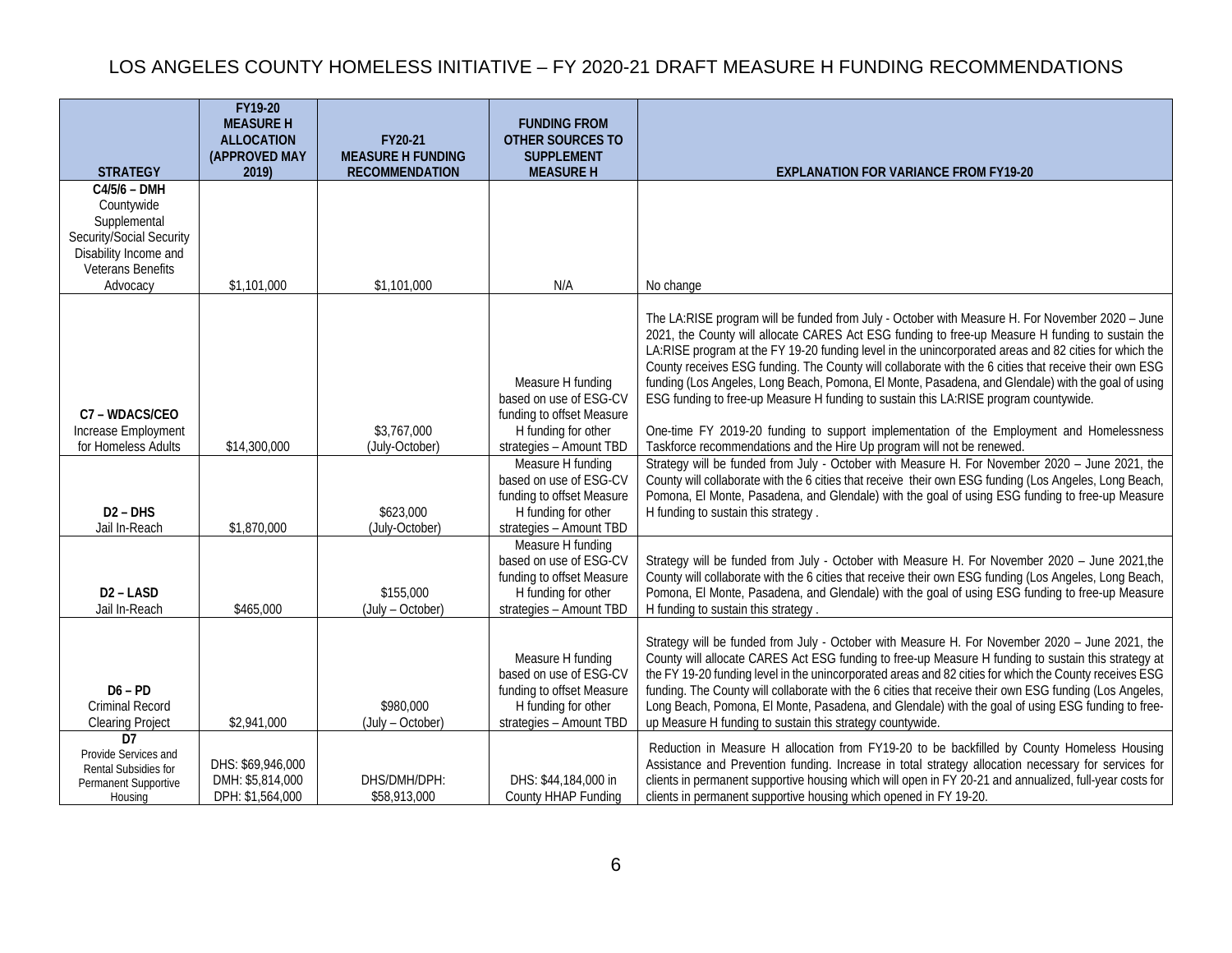|                                                                    | FY19-20<br><b>MEASURE H</b><br><b>ALLOCATION</b><br>(APPROVED MAY | FY20-21<br><b>MEASURE H FUNDING</b> | <b>FUNDING FROM</b><br><b>OTHER SOURCES TO</b><br><b>SUPPLEMENT</b>                         |                                                                                                                                                                                                                                                                                                                                                                                                                                                                                                                                                                                                                                                                                                                                             |
|--------------------------------------------------------------------|-------------------------------------------------------------------|-------------------------------------|---------------------------------------------------------------------------------------------|---------------------------------------------------------------------------------------------------------------------------------------------------------------------------------------------------------------------------------------------------------------------------------------------------------------------------------------------------------------------------------------------------------------------------------------------------------------------------------------------------------------------------------------------------------------------------------------------------------------------------------------------------------------------------------------------------------------------------------------------|
| <b>STRATEGY</b>                                                    | 2019)                                                             | <b>RECOMMENDATION</b>               | <b>MEASURE H</b>                                                                            | <b>EXPLANATION FOR VARIANCE FROM FY19-20</b>                                                                                                                                                                                                                                                                                                                                                                                                                                                                                                                                                                                                                                                                                                |
| $E6 - DHS$<br>Countywide Outreach<br>System                        | \$16,931,000                                                      | \$26,083,000                        | N/A                                                                                         | Increase to sustain current outreach workers, except for reduction of public space generalist teams<br>from 20 to 8 (one per SPA). Increase from May 2019 allocation for FY 2019-20 due to: (1) continuation<br>of increased ongoing funding approved in September 2019 as part of the FY 2019-20 Supplemental<br>County Budget; and (2) replacement of one-time Homeless Prevention Initiative funding, which has<br>been exhausted.                                                                                                                                                                                                                                                                                                       |
| $E6 - DPH$<br>Countywide Outreach<br>System                        | \$0                                                               | \$756,000                           | N/A                                                                                         | Funding for four public health nurses added in September 2019 as part of the FY 2019-20 Supplemental<br>County Budget to assist outreach teams in addressing public health issues at large encampments.                                                                                                                                                                                                                                                                                                                                                                                                                                                                                                                                     |
| E6-LAHSA<br>Countywide Outreach<br>System                          | \$12,001,000                                                      | \$12,001,000                        | N/A                                                                                         | This funding recommendation does not include funding for Safe Storage. Initial funding for Safe Storage<br>was added in September 2019 as part of the FY 2019-20 Supplemental Changes budget; however, no<br>Safe Storage sites have been established as of now.                                                                                                                                                                                                                                                                                                                                                                                                                                                                            |
| E6-LASD<br>Countywide Outreach<br>System                           | \$0                                                               | \$2,200,000                         | N/A                                                                                         | Measure H funding is recommended to sustain Homeless Outreach Service Teams (LASD and non-<br>LAPD police departments) currently supported with one-time AB 109 funding.                                                                                                                                                                                                                                                                                                                                                                                                                                                                                                                                                                    |
| $E6 - CEO$<br>Countywide Outreach<br>System                        | \$70,000                                                          | \$70,000                            | N/A                                                                                         | No change.                                                                                                                                                                                                                                                                                                                                                                                                                                                                                                                                                                                                                                                                                                                                  |
| $E7 - CEO$<br>Strengthen the<br><b>Coordinated Entry</b><br>System | \$6,700,000                                                       | \$500,000                           | N/A                                                                                         | Funding was already-allocated in FY 19-20 to support implementation of city homelessness plans<br>through FY 20-21. Because the FY19-20 funding spans two fiscal years, no additional funding needs<br>to be allocated for this purpose in FY 20-21. Remaining \$500,000 is to support Council of Governments<br>(COGs) regional coordination services.                                                                                                                                                                                                                                                                                                                                                                                     |
| E7 - LAHSA<br>Strengthen the<br><b>Coordinated Entry</b><br>System | \$34,693,000                                                      | \$14,724,000                        | \$11,500,000 in LA CoC<br><b>HHAP Funding</b><br>\$367,000 in LA CoC<br><b>HEAP Funding</b> | Funding will be reduced or eliminated for the following program components :<br>Regional Coordination (\$2,100,000 out of \$8,705,000), Technical Assistance (\$2,301,000 out of<br>\$2,301,000), Representative Payee (\$1,468,000 out of \$1,468,000), Training (\$100,000 out of<br>\$1,249,000), Legal Services (\$1,500,000 out of \$3,060,000), and Housing Navigation (\$1,000,000 out<br>of \$12,249,000). LAHSA will utilize CoC HEAP funding to sustain rep payee services for three months,<br>during which time LAHSA and DHS will work together with the goal of determining the best way to<br>maintain rep payee services.<br>The remaining reduction in Measure H funding will be offset with one-time LA CoC HHAP funding. |
| $E8 - DHS$<br>Enhance the<br><b>Emergency Shelter</b><br>System    | \$20,450,000                                                      | \$26,670,000                        | \$2,115,000 in County<br><b>HHAP Funding</b>                                                | Increase is due to operating costs for new interim housing where the County is funding the capital cost<br>and is committed to fund the operating cost. Additional funding will be supported by County Homeless<br>Housing Assistance and Prevention (HHAP) funding                                                                                                                                                                                                                                                                                                                                                                                                                                                                         |